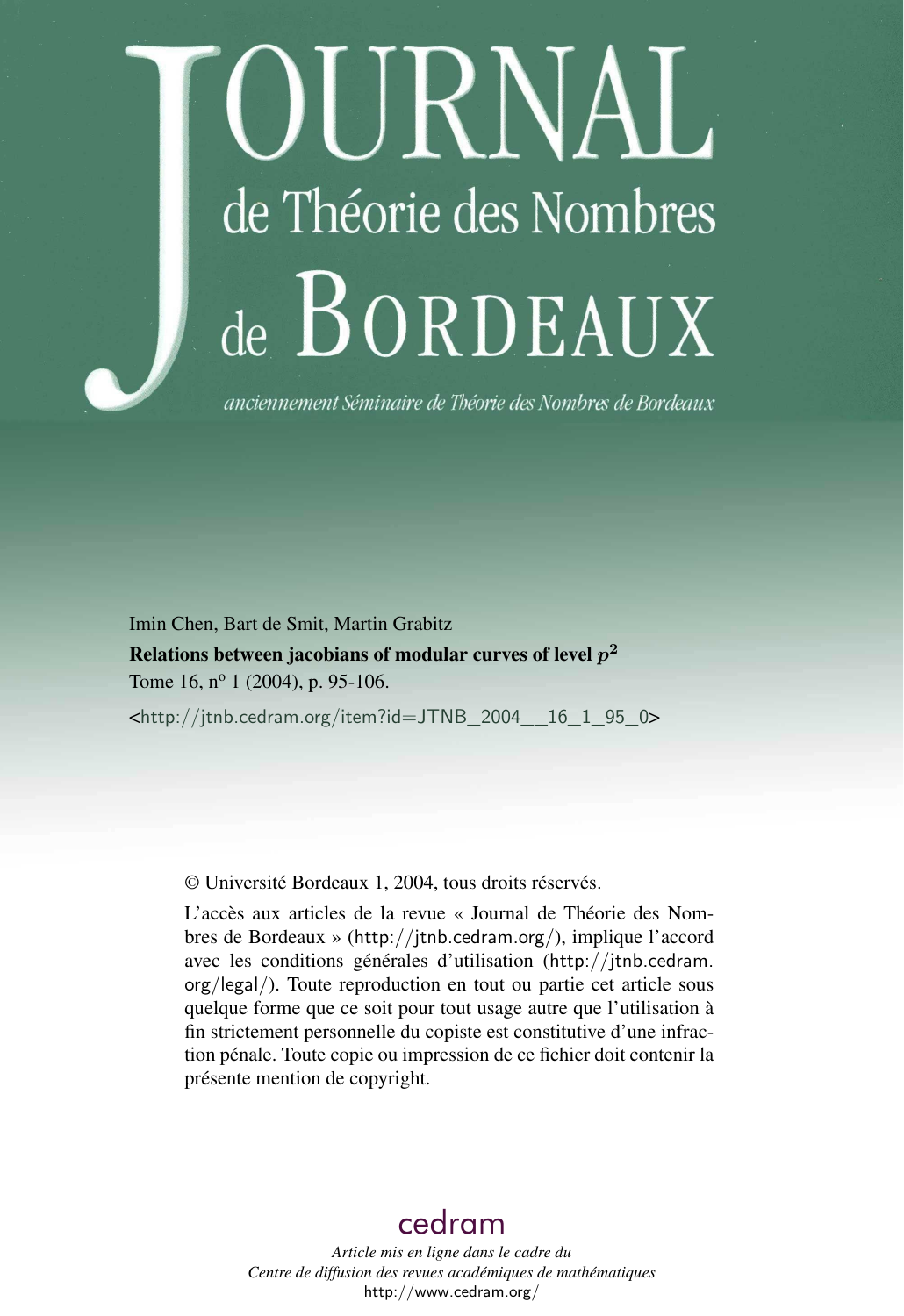# Relations between jacobians of modular curves of level  $p^2$

par Imin CHEN, Bart DE SMIT et Martin GRABITZ

RÉSUMÉ. Nous établissons une relation entre les représentations induites sur le groupe  $GL_2(\mathbb{Z}/p^2\mathbb{Z})$  qui implique une relation entre les jacobiennes des certaines courbes modulaires de niveaux  $p^2$ . La motivation de la construction de cette relation est la détermination de l'applicabilité de la méthode de Mazur à la courbe modulaire associée au normalisateur d'un subgroupe Cartan non-déployé de  $GL_2(\mathbb{Z}/p^2\mathbb{Z})$ .

ABSTRACT. We derive a relation between induced representations on the group  $GL_2(\mathbb{Z}/p^2\mathbb{Z})$  which implies a relation between the jacobians of certain modular curves of level  $p^2$ . The motivation for the construction of this relation is the determination of the applicability of Mazur's method to the modular curve associated to the normalizer of a non-split Cartan subgroup of  $GL_2(\mathbb{Z}/p^2\mathbb{Z})$ .

## 1. Introduction

Let  $X(p^n)$  denote the compactified modular curve classifying elliptic curves with full level  $p^n$  structure where p is an odd prime. This modular curve is defined over  $\mathbb Q$  and has a right group action of  $GL_2(\mathbb Z/p^n\mathbb Z)$ which is also defined over Q.

Consider the following subgroups of  $GL_2(\mathbb{Z}/p^n\mathbb{Z})$ , which we refer to as a non-split Cartan subgroup, and the normalizer of a non-split Cartan subgroup of  $\mathrm{GL}_2(\mathbb{Z}/p^n\mathbb{Z})$ , respectively, where  $\epsilon \in (\mathbb{Z}/p^n\mathbb{Z})^\times$  is a non-square.

$$
T' = T'(p^n) = \left\{ \begin{pmatrix} a & b\epsilon \\ b & a \end{pmatrix} \in \text{GL}_2(\mathbb{Z}/p^n\mathbb{Z}) \right\}
$$

$$
N' = N'(p^n) = \left\{ \begin{pmatrix} a & b\epsilon \\ b & a \end{pmatrix}, \begin{pmatrix} a & b\epsilon \\ -b & -a \end{pmatrix} \in \text{GL}_2(\mathbb{Z}/p^n\mathbb{Z}) \right\}
$$

Let  $X_{N'}(p^n) = X(p^n)/N'$  be the quotient of  $X(p^n)$  by the subgroup N'. This modular curve is defined over  $\mathbb Q$  and classifies pairs  $(E, [\phi])$  where  $E|K$  is an elliptic curve defined over K together with an N'-equivalence class of isomorphisms  $\phi: \mathbb{Z}/p^n\mathbb{Z} \times \mathbb{Z}/p^n\mathbb{Z} \to E[p^n](\overline{K})$  defined over K. In

Manuscrit reçu le 18 octobre 2002.

Research partially supported by NSERC and PRG grants.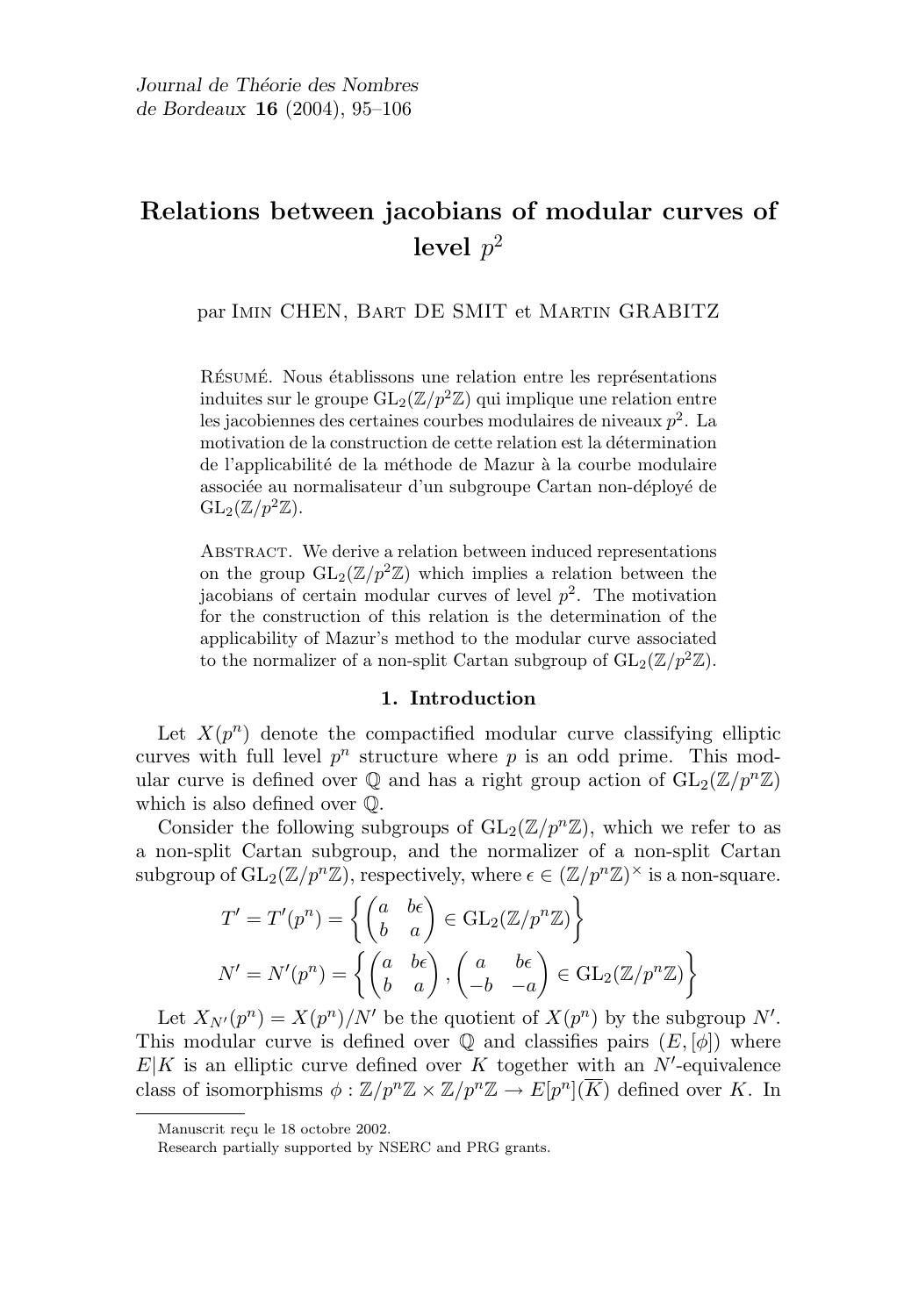particular, a K-rational point on  $X_{N'}(p^n)$  corresponds to an  $E|K|$  (up to  $\overline{K}$  isomorphism) whose mod  $p^n$  representation with respect to the basis  $\phi$ has image lying in  $N'$  ([3], Chapter 7).

A long standing question of Serre [8] asks whether the mod p representations of non-CM elliptic curves over  $\mathbb Q$  are surjective if  $p > c_0$  is greater than some constant  $c_0$  (e.g.  $c_0 = 37$ ?). This can be translated into the question whether the Q-rational points of certain modular curves all arise from CM elliptic curves and cusps if  $p > c_0$ .

One of the modular curves involved in Serre's question is  $X_{N'}(p)$ . Unfortunately, the method used by Mazur [4] to determine the Q-rational points on more conventional modular curves do not seem to apply directly to  $X_{N'}(p)$  as its jacobian conjecturally does not have any non-trivial rank 0 quotients, a vital starting condition for the method. One might therefore ask if the jacobians of the modular curves  $X_{N'}(p^n)$  have non-trivial rank 0 quotients for some  $n > 1$ , for instance  $n = 2$ .

In this note, we derive a relation of jacobians (see Theorem 3.1) which relates the jacobian of  $X_{N'}(p^2)$  to that of more conventional modular curves using the representation theory of  $GL_2(\mathbb{Z}/p^2\mathbb{Z})$ . This should make it possible to determine whether  $J_{N'}$  has any non-trivial rank 0 quotients [1].

#### 2. Relations between induced representations

Let p be an odd prime. Consider the local ring  $R = \mathbb{Z}/p^2\mathbb{Z}$  with maximal ideal  $\mathfrak{m} = p\mathbb{Z}/p^2\mathbb{Z}$ . In what follows, conjugation by h of an element g will mean  $hgh^{-1}$ .

**Lemma 2.1.** Let  $q \in GL_2(R)$  and suppose  $\epsilon$  is a fixed non-square in  $R^{\times}$ . Then g is conjugate to one of the following types of matrices below. Moreover, the matrices as enumerated below represent distinct conjugacy classes in  $GL_2(R)$  (if H is a quotient of  $R^{\times}$ , we write  $\beta \in H$  to mean the  $\beta$  are chosen from a complete set of inequivalent representatives in  $R^{\times}$  for H).

$$
\begin{pmatrix} \alpha & 0 \\ 0 & \alpha \end{pmatrix} for \alpha \in R^{\times}
$$
 (Type I)

$$
\begin{pmatrix} \alpha & \epsilon \beta \\ \beta & \alpha \end{pmatrix} \text{ for } \alpha \in R, \beta \in R^{\times}/\left\{ \pm 1 \right\} \tag{Type T'}
$$

$$
\begin{pmatrix} \alpha & 1 \\ 0 & \alpha \end{pmatrix} for \alpha \in R^{\times}
$$
 (Type B)

$$
\begin{pmatrix} \alpha & 0 \\ 0 & \delta \end{pmatrix} \text{ for } \{\alpha, \delta\} \subset R^{\times} \text{ and } \alpha \not\equiv \delta \pmod{\mathfrak{m}} \qquad (\text{Type } T)
$$

$$
\begin{pmatrix} \alpha & p \epsilon \beta \\ \beta & \alpha \end{pmatrix} \text{ for } \alpha \in R^{\times}, \beta \in (R/\mathfrak{m})^{\times} / \{ \pm 1 \} \tag{Type RT'}
$$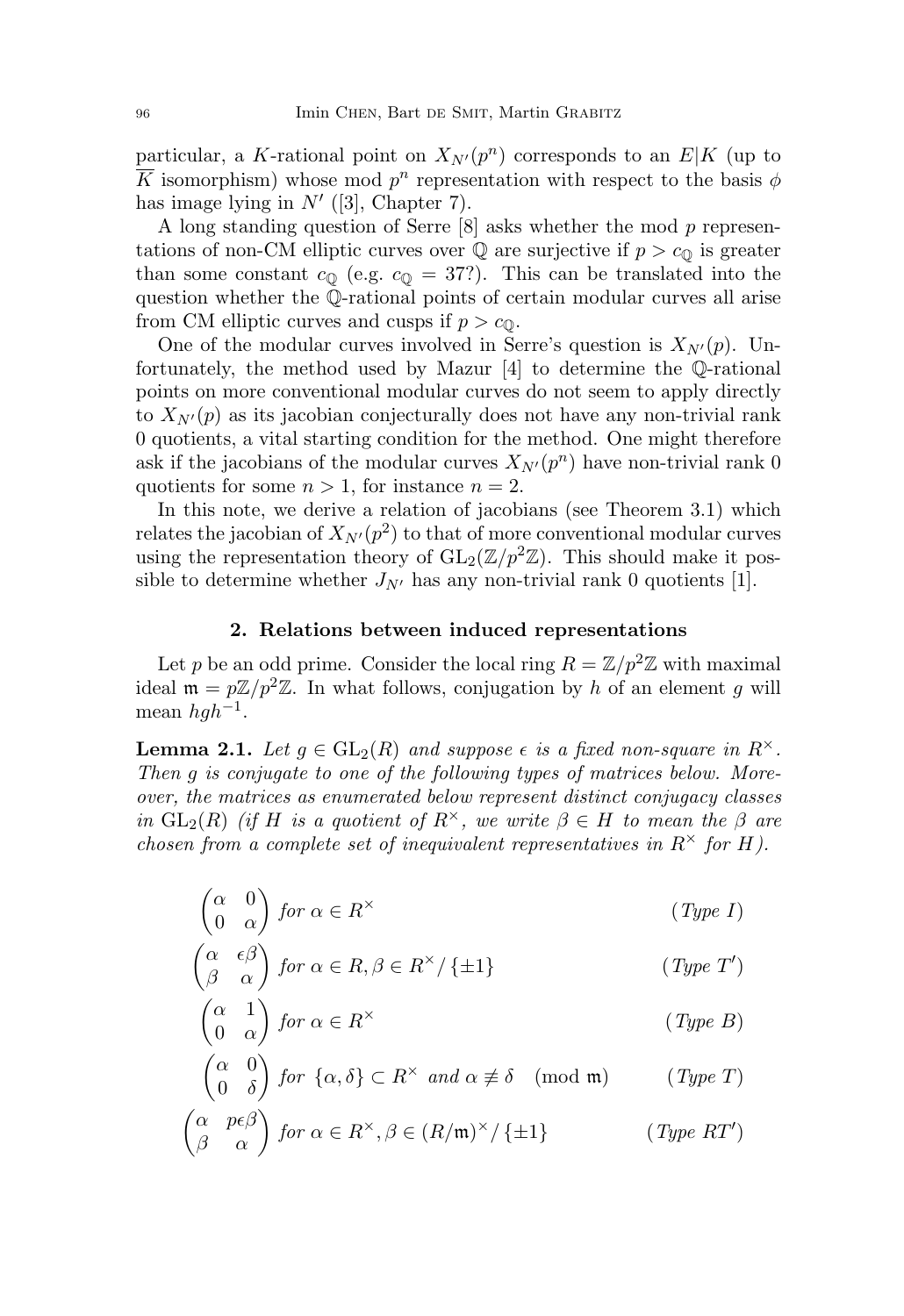Relations between jacobians of modular curves of level  $p^2$ 

$$
\begin{pmatrix} \alpha & p\beta \\ \beta & \alpha \end{pmatrix} \text{ for } \alpha \in R^{\times}, \beta \in (R/\mathfrak{m})^{\times}/\left\{ \pm 1 \right\} \tag{Type RT}
$$

$$
\begin{pmatrix} \alpha & p\epsilon \beta^2 \\ p & \alpha \end{pmatrix} \text{ for } \alpha \in R^\times, \beta \in (R/\mathfrak{m})^\times / \{ \pm 1 \} \tag{Type \text{ } RI'}
$$

$$
\begin{pmatrix} \alpha & 0 \\ p & \alpha \end{pmatrix} for \alpha \in R^{\times}
$$
 (Type RB)

$$
\begin{pmatrix} \alpha & p\beta^2\\ p & \alpha \end{pmatrix} \text{ for } \alpha \in R^\times, \beta \in (R/\mathfrak{m})^\times / \{\pm 1\} \tag{Type \, RI}
$$

Proof. We give an explicit recipe for determining the conjugacy type of a general element in  $GL_2(R)$ . Note that one can verify the list above is complete by counting elements (see Table 1). The general framework for this calculation can be described as follows. Let

$$
g = \begin{pmatrix} a & b \\ c & d \end{pmatrix} \in \text{GL}_2(R)
$$

be given and let

$$
P_g(X) = \det(XI - A) = X^2 - tX + n
$$

be the characteristic polynomial of  $g$ , where  $t$  and  $n$  are the trace and determinant of g, respectively. Suppose R is a subring of S and  $P_q(\lambda) = 0$ for  $\lambda \in S$ . Then  $qv = \lambda v$  where

$$
v = \begin{pmatrix} \lambda - d \\ c \end{pmatrix},
$$

that is, v is an eigenvector for g with eigenvalue  $\lambda$ . Now, the roots of  $P_g(X)$ are formally given by the expression √

$$
\lambda = \frac{t \pm \sqrt{\Delta}}{2}
$$

where  $\Delta = t^2 - 4n$ .

Suppose  $\Delta = u^2$  where  $u \in R^{\times}$ . Then  $\lambda$  is one of  $\lambda_1 = \frac{t+u}{2}$  $\frac{+u}{2}, \lambda_2 = \frac{t-u}{2}$  $\frac{-u}{2}$ . Since  $n = \lambda_1 \lambda_2$ , it follows that  $\lambda_1, \lambda_2 \in R^{\times}$ . Note that  $\lambda_1 \not\equiv \lambda_2 \in R/\mathfrak{m}$  are distinct modulo  $m$  (we are assuming  $p$  is odd). It is not possible for the reduction  $\bar{g}$  modulo m to be a scalar in  $GL_2(R/\mathfrak{m})$  for then  $\Delta$  would not be a unit. Thus, either one of  $b, c \in \mathbb{R}^{\times}$  or both  $b, c \equiv 0 \pmod{\mathfrak{m}}$  but  $a \not\equiv d$ (mod m). In the latter case, conjugation by the matrix

$$
\begin{pmatrix} 1 & 1 \\ 0 & 1 \end{pmatrix}
$$

gives a matrix with one of  $b, c \in \mathbb{R}^{\times}$ . Conjugating by the matrix

$$
\begin{pmatrix} 0 & 1 \\ 1 & 0 \end{pmatrix}
$$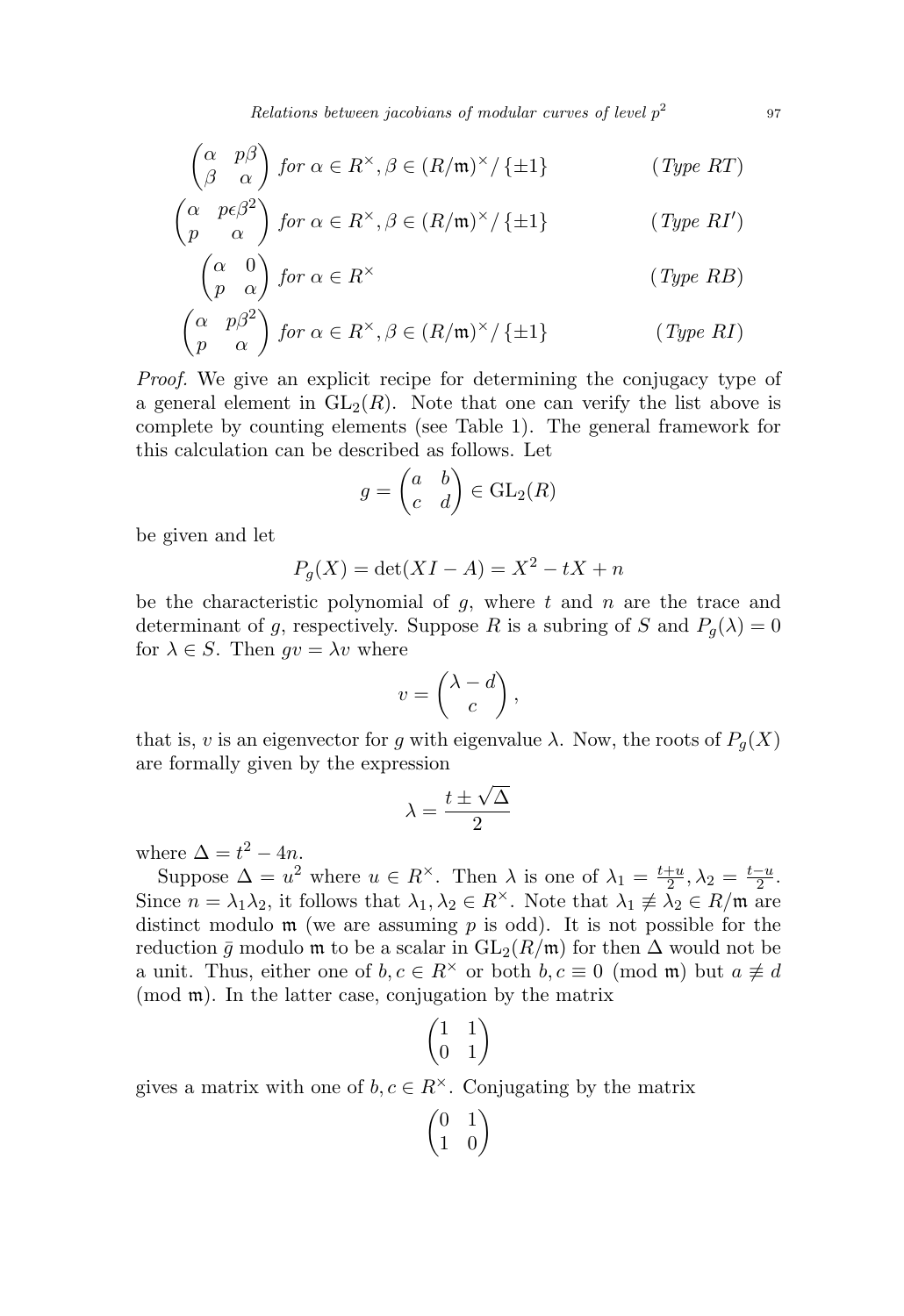if necessary, we may assume that  $c \in R^{\times}$ . The vectors

$$
v_1 = \begin{pmatrix} \lambda_1 - d \\ c \end{pmatrix}, v_2 = \begin{pmatrix} \lambda_2 - d \\ c \end{pmatrix}
$$

are eigenvectors of g with eigenvalue  $\lambda_1, \lambda_2$ , respectively. It follows that g is conjugate to the matrix

$$
\begin{pmatrix} \lambda_1 & 0 \\ 0 & \lambda_2 \end{pmatrix}
$$

by the matrix

$$
P = (v_1 \mid v_2)^{-1}
$$

which lies in  $GL_2(R)$  since its determinant is  $c(\lambda_1 - \lambda_2) \in R^{\times}$ .

Suppose that  $\Delta = \delta u^2$  where  $\delta$  is one of  $\epsilon$ ,  $p$ , or  $p\epsilon$ , and  $u \in R^{\times}$ . First note that one of  $b, c \in R^{\times}$ , for if both are not, then  $\Delta$  would be a non-zero square modulo  $m$  or the reduction  $\bar{g}$  modulo  $m$  would be a scalar. In the latter case, go to case (2) of next paragraph. In the former case, conjugation by the matrix

$$
\begin{pmatrix} 0 & 1 \\ 1 & 0 \end{pmatrix}
$$

allows us to assume that  $c \neq 0 \pmod{\mathfrak{m}}$ . Then  $\lambda$  is one of  $\lambda_1 = \frac{t + u\sqrt{\delta}}{2}$  $\frac{u\sqrt{\delta}}{2}, \lambda_2 =$  $t- u\sqrtδ$  $\frac{u\sqrt{\rho}}{2}$  lying in the ring R[  $\sqrt{\delta}$  =  $R[X]/(X^2-\delta) = R \cdot 1 \oplus R \cdot X$ . The vectors

$$
v_1 = \begin{pmatrix} \lambda_1 - d \\ c \end{pmatrix}, v_2 = \begin{pmatrix} \lambda_2 - d \\ c \end{pmatrix}
$$

are eigenvectors of g with eigenvalue  $\lambda_1, \lambda_2$ , respectively. Conjugating g by the matrix

$$
\begin{pmatrix} c & d - t/2 \\ 0 & u/2 \end{pmatrix}
$$

gives us a matrix  $g'$  for which

$$
v_1' = \begin{pmatrix} \sqrt{\delta} \\ 1 \end{pmatrix}, v_2' = \begin{pmatrix} -\sqrt{\delta} \\ 1 \end{pmatrix}
$$

are eigenvectors with eigenvalues  $\lambda_1, \lambda_2$ , respectively. By solving the equation

$$
g'v_i' = \lambda_i v_i'
$$

we see the resulting matrix must therefore be

$$
\begin{pmatrix} t/2 & \delta u/2 \\ u/2 & t/2 \end{pmatrix}
$$

$$
\begin{pmatrix} \alpha & \delta \beta \end{pmatrix}
$$

which is of the form

$$
\begin{pmatrix} \alpha & \delta\beta \\ \beta & \alpha \end{pmatrix}
$$

where  $\alpha \in R$ ,  $\beta \in R^{\times}$ .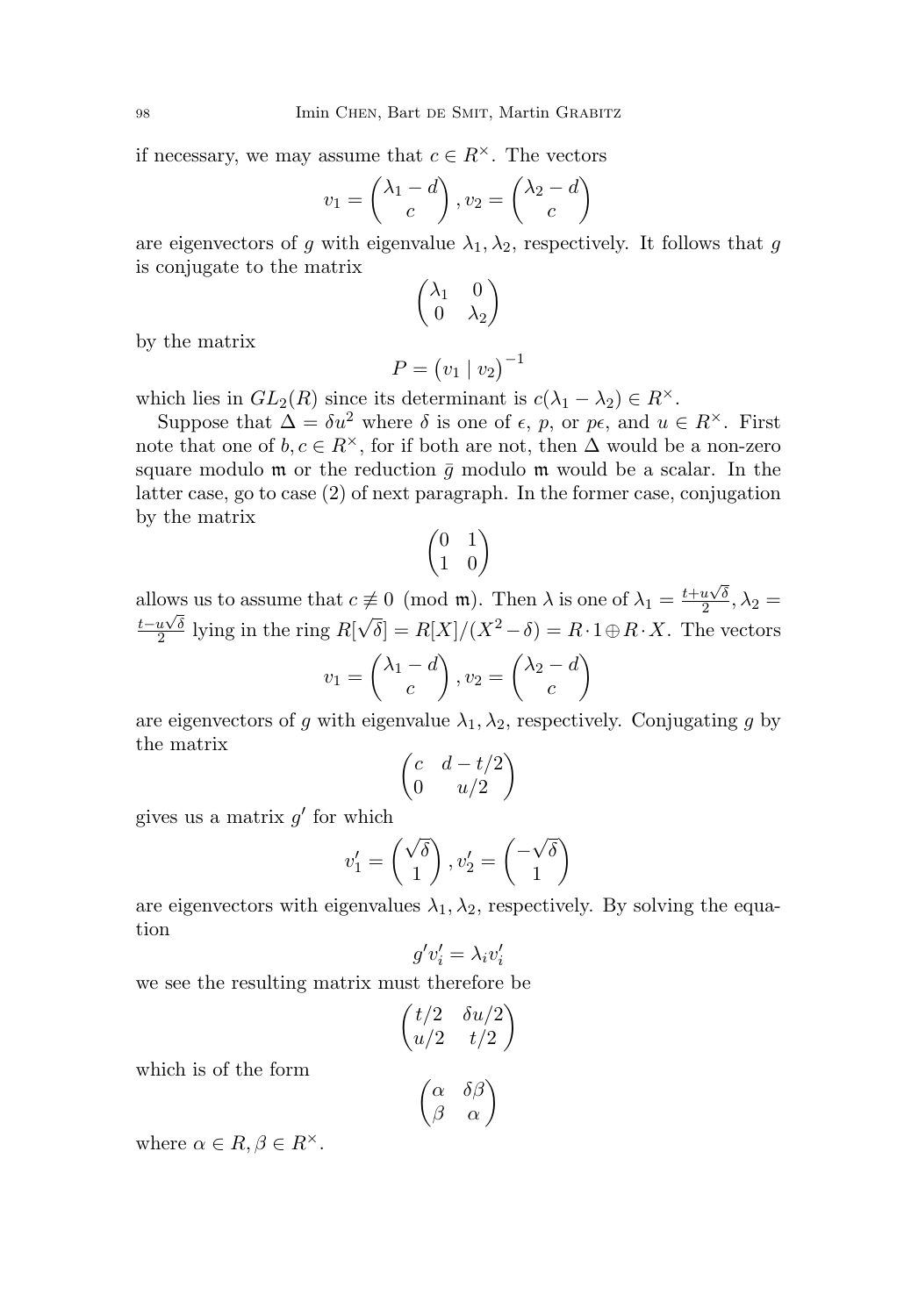Suppose that  $\Delta = 0$ . The reduction  $\bar{q}$  modulo m is therefore conjugate to one of

$$
\begin{pmatrix} t/2 & 1 \ 0 & t/2 \end{pmatrix}, \begin{pmatrix} t/2 & 0 \ 0 & t/2 \end{pmatrix}
$$

in  $GL_2(R/\mathfrak{m})$ . Thus, we may assume without loss of generality that one of the following holds:

- (1)  $a \equiv d \pmod{\mathfrak{m}}$ ,  $c \equiv 0 \pmod{\mathfrak{m}}$ ,  $b \equiv 1 \pmod{\mathfrak{m}}$
- (2)  $a \equiv d \pmod{\mathfrak{m}}$ ,  $b \equiv c \equiv 0 \pmod{\mathfrak{m}}$

In case (1), we see that  $\Delta = (a+d)^2 - 4(ad-bc) = (a-d)^2 + 4bc$ . Since  $\Delta = 0$  in R, and  $b \in R^{\times}$ , it follows that in fact  $c = 0$  in R. Thus,

$$
g = \begin{pmatrix} a & b \\ 0 & d \end{pmatrix}.
$$

Conjugating by

$$
\begin{pmatrix} 1 & 0 \\ 0 & b \end{pmatrix},
$$

we may assume

$$
g = \begin{pmatrix} a & 1 \\ 0 & d \end{pmatrix}.
$$

Finally, conjugating by

$$
\begin{pmatrix}\n1 & 1 \\
\frac{a-d}{2} & \frac{a-d}{2} + 1\n\end{pmatrix}
$$

shows that  $q$  is conjugate to

$$
\begin{pmatrix}\frac{a+d}{2} & 1+d-a\\ 0 & \frac{a+d}{2}\end{pmatrix}
$$

which conjugate to a matrix of the form

$$
\begin{pmatrix} \alpha & 1 \\ 0 & \alpha \end{pmatrix}
$$

where  $\alpha \in R^{\times}$ .

by the matrix

In case (2), we either have  $b = c = 0$  in R or one of  $b, c \neq 0$  in R. In the former subcase, q is a scalar in  $GL_2(R)$  or q is of the form

$$
\begin{pmatrix} a+p\beta & 0\\ 0 & a-p\beta \end{pmatrix}
$$

which is conjugate to

$$
\begin{pmatrix} a & p\beta^2 \\ p & a \end{pmatrix}
$$

$$
\begin{pmatrix} 1 & 1 \\ \beta^{-1} & -\beta^{-1} \end{pmatrix}
$$

.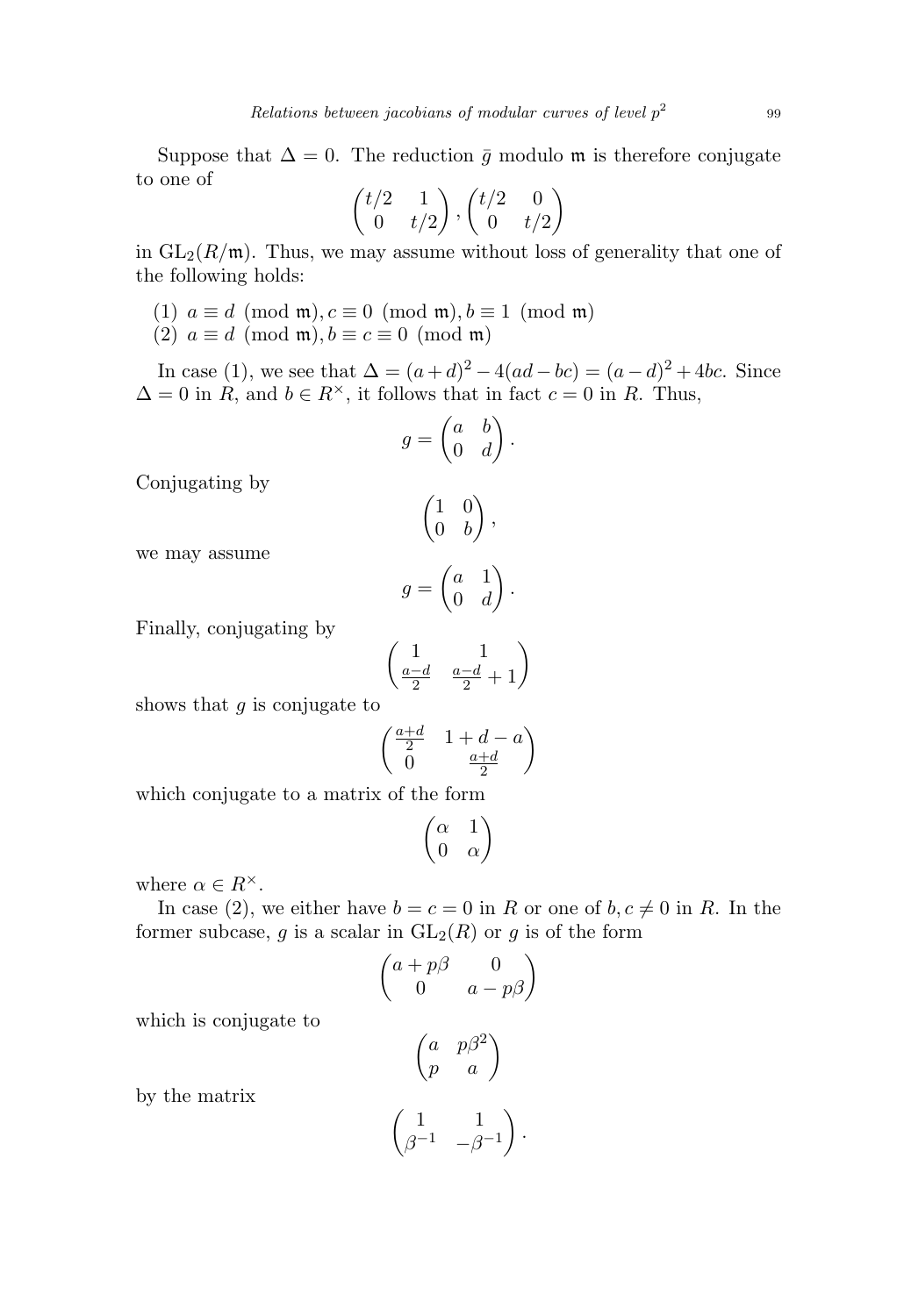In the latter subcase, write  $c = pc', b = pb'$ . Without loss of generality,  $c' \in R^{\times}$ . Conjugating by

$$
\begin{pmatrix} 1 & 0 \\ 0 & c'^{-1} \end{pmatrix},
$$

we may now assume

$$
g = \begin{pmatrix} a & pb'' \\ p & d \end{pmatrix}
$$

where  $b'' = b'c'$ . Since  $d = a + px$  for some  $x \in R$ , conjugation by

$$
\begin{pmatrix} 1 & x/2 \\ 0 & 1 \end{pmatrix}
$$

shows that  $q$  is conjugate to

$$
\begin{pmatrix}\frac{a+d}{2}&pb_0\cr p&\frac{a+d}{2}\end{pmatrix}
$$

where  $b_0 = (b'c' + x^2/4)$  which is of the form

$$
\begin{pmatrix} \alpha & p\beta \\ p & \alpha \end{pmatrix}
$$

where  $\alpha \in R^{\times}, \beta \in R$ .

We have thus shown every  $g \in GL_2(R)$  is conjugate to one of the listed types of matrices. Matrices of type  $I, B, RI', RB, RI$  have discriminant  $0 \in R$ , while matrices of type T', T, RT', RT, have discriminant  $\epsilon \beta^2$ ,  $(\alpha - \delta)^2$ ,  $p\epsilon\beta^2$ ,  $p\beta^2$ , respectively. Thus, matrices of different types are not conjugate, except possibly for matrices from the former group. Matrices of type  $I, B, RI', RB, RI$  are mutually non-conjugate because the centralizers of matrices of each of these types have differing orders (see next Lemma 2.2). Finally, matrices within each type as enumerated are not conjugate by consideration of trace and determinant, except for the types  $RI', RB, RI$ , which are mutually non-conjugate by a matrix calculation.

Lemma 2.2. With notation as in Lemma 2.1, the order of the centralizer in  $G = GL_2(R)$  of an element of g only depends on the type of conjugacy class  $I, T', B, T, RT', RT, RI', RB, RI$ . For the representatives given in Lemma 2.1, the centralizers are given explicitly as follows.

$$
C_G(I) = GL_2(R)
$$
  
\n
$$
C_G(T') = \left\{ \begin{pmatrix} a & b\epsilon \\ b & a \end{pmatrix} \mid (a, b) \neq (0, 0) \pmod{\mathfrak{m}} \right\}
$$
  
\n
$$
C_G(B) = \left\{ \begin{pmatrix} a & b \\ 0 & a \end{pmatrix} \mid a \in R^\times, b \in R \right\}
$$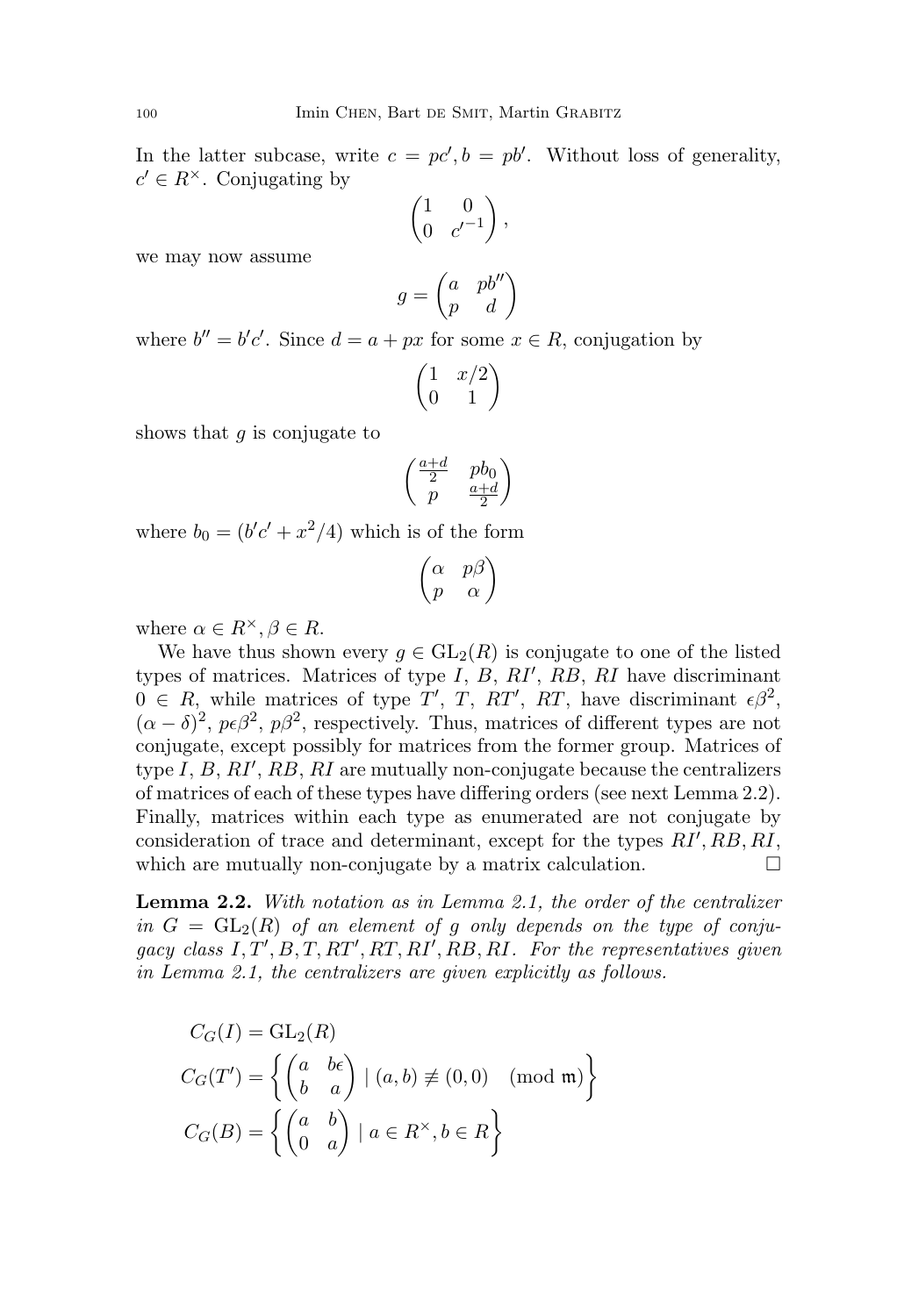Relations between jacobians of modular curves of level  $p^2$ 

$$
C_G(T) = \left\{ \begin{pmatrix} a & 0 \\ 0 & d \end{pmatrix} \mid a, d \in R^\times \right\}
$$
  
\n
$$
C_G(RT') = \left\{ \begin{pmatrix} a & bp\epsilon \\ b & a \end{pmatrix} \mid a \in R^\times, b \in R \right\}
$$
  
\n
$$
C_G(RT) = \left\{ \begin{pmatrix} a & bp \\ b & a \end{pmatrix} \mid a \in R^\times, b \in R \right\}
$$
  
\n
$$
C_G(RT') = \left\{ \begin{pmatrix} a & b \\ c & d \end{pmatrix} \mid a \equiv d, b \equiv c\epsilon\beta^2, a^2 - c^2\epsilon\beta^2 \not\equiv 0 \pmod{\mathfrak{m}} \right\}
$$
  
\n
$$
C_G(RB) = \left\{ \begin{pmatrix} a & b \\ c & d \end{pmatrix} \mid a, d \in R^\times, b \in R, a \equiv d, b \equiv 0 \pmod{\mathfrak{m}} \right\}
$$
  
\n
$$
C_G(RI) = \left\{ \begin{pmatrix} a & b \\ c & d \end{pmatrix} \mid a \equiv d, b \equiv c\beta^2, a^2 - c^2\beta^2 \not\equiv 0 \pmod{\mathfrak{m}} \right\}
$$

*Proof.* This can be verified by a direct matrix calculation.  $\Box$ 

The information contained in the following Table 1 is a useful summary of conjugacy information for later computational purposes.

| conjugacy | number of this type      | size of centralizer        | size of conju- |
|-----------|--------------------------|----------------------------|----------------|
| class     |                          |                            | gacy class     |
|           | $p(p-1)$                 | $p^4 \cdot (p^2-1)(p^2-p)$ |                |
| T'        | $p^2 \cdot (p^2 - p)/2$  | $p^2 \cdot (p^2 - 1)$      | $p^2(p^2-p)$   |
| B         | $p(p-1)$                 | $p(p-1)\cdot p^2$          | $p^2(p^2-1)$   |
| T         | $p^2 \cdot (p-1)(p-2)/2$ | $p^2(p-1)^2$               | $p^2(p^2+p)$   |
| RT'       | $p(p-1) \cdot (p-1)/2$   | $p(p-1)\cdot p^2$          | $p^2(p^2-1)$   |
| RT        | $p(p-1) \cdot (p-1)/2$   | $p(p-1)\cdot p^2$          | $p^2(p^2-1)$   |
| RI'       | $p(p-1) \cdot (p-1)/2$   | $p^4 \cdot (p^2-1)$        | $p^2-p$        |
| RВ        | $p(p-1)$                 | $p^4\cdot (p-1)p$          | $p^2-1$        |
| RІ        | $p(p-1) \cdot (p-1)/2$   | $p^4 \cdot (p-1)^2$        | $p^2+p$        |

TABLE 1. Conjugacy information

Let  $\pi : GL_2(R) \to GL_2(R/\mathfrak{m})$  be the reduction mod  $\mathfrak{m}$  map. Let  $T'(p)$ be a non-split Cartan subgroup of  $GL_2(R/\mathfrak{m})$ . Let  $T(p)$  be a split Cartan subgroup of  $GL_2(R/\mathfrak{m})$ . Let  $B(p)$  be a Borel subgroup of  $GL_2(R/\mathfrak{m})$ . Consider the following subgroups of  $GL_2(R)$ :

$$
B' = \left\{ \begin{pmatrix} a & bp \\ 0 & d \end{pmatrix} : a, d \in R^{\times}, b \in R \right\}
$$

$$
\overline{B} = \pi^{-1}(B(p))
$$

101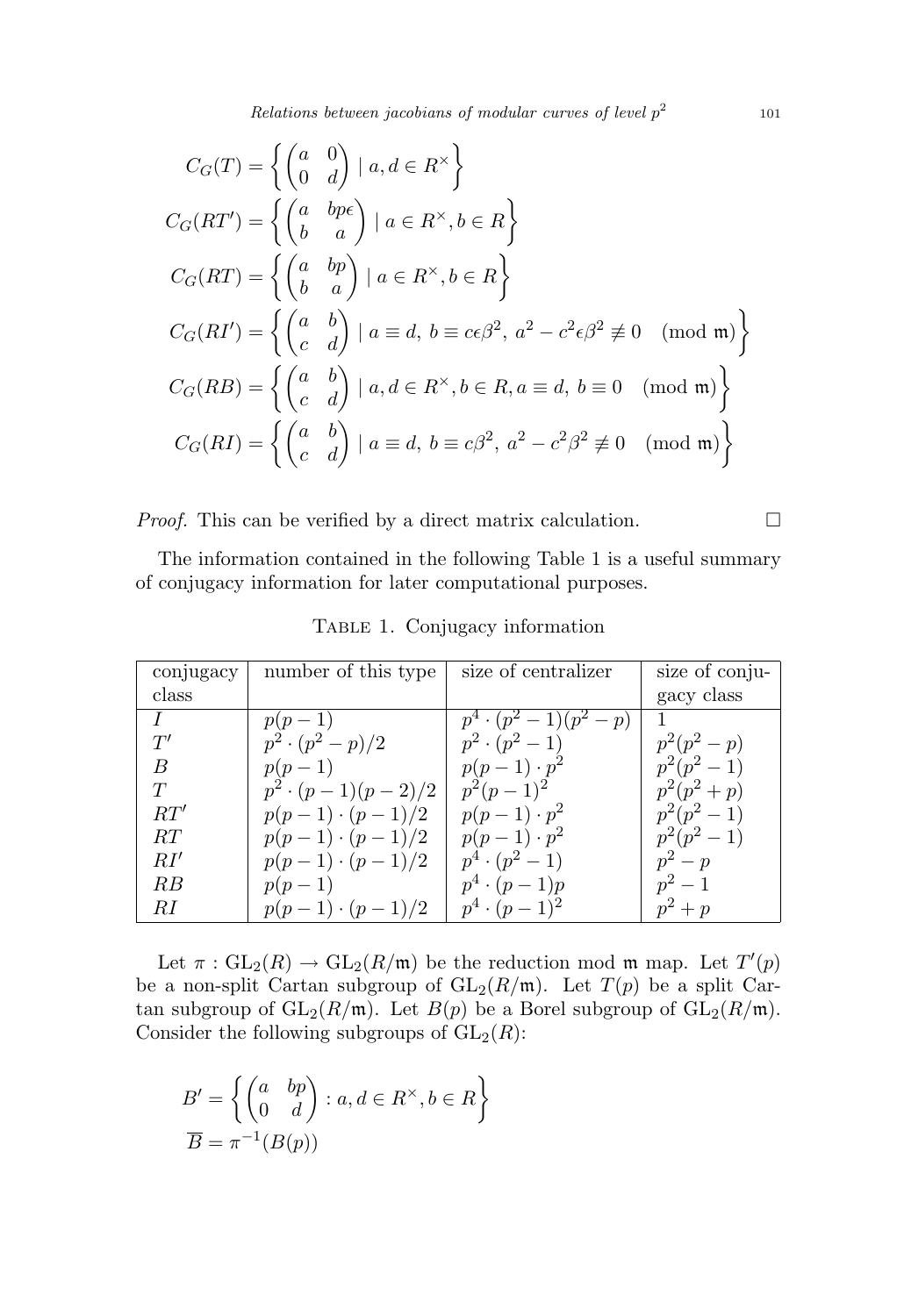102 Imin CHEN, Bart DE SMIT, Martin GRABITZ

$$
T' = \left\{ \begin{pmatrix} a & b\epsilon \\ b & a \end{pmatrix} \mid (a, b) \neq (0, 0) \pmod{\mathfrak{m}} \right\}
$$
  
\n
$$
\overline{T}' = \pi^{-1}(T'(p))
$$
  
\n
$$
T = \left\{ \begin{pmatrix} a & 0 \\ 0 & d \end{pmatrix} \mid a, d \in R^{\times} \right\}
$$
  
\n
$$
\overline{T} = \pi^{-1}(T(p))
$$
  
\n
$$
N' = \left\{ \begin{pmatrix} a & b\epsilon \\ b & a \end{pmatrix}, \begin{pmatrix} a & b\epsilon \\ -b & -a \end{pmatrix} \mid a, b \in R, (a, b) \neq (0, 0) \pmod{\mathfrak{m}} \right\}
$$
  
\n
$$
N = \left\{ \begin{pmatrix} a & 0 \\ 0 & d \end{pmatrix}, \begin{pmatrix} 0 & a \\ d & 0 \end{pmatrix} \mid a, d \in R^{\times} \right\}
$$
  
\n
$$
RI' = \left\{ \begin{pmatrix} a & bp\epsilon \\ bp & a \end{pmatrix} \mid a \in R^{\times}, b \in R \right\}
$$
  
\n
$$
RI = \left\{ \begin{pmatrix} a & bp \\ bp & a \end{pmatrix} \mid a \in R^{\times}, b \in R \right\}.
$$

**Lemma 2.3.** Let H be a subgroup of a group G. Let  $\chi$  be the character  $\text{Ind}_{H}^{G} 1 \text{ of } G.$  Let  $S_g = \{ s \in G \mid s^{-1}gs \in H \}.$  Then  $\chi(g) = \#S_g/H.$ 

*Proof.* Note that  $gsH = sH$  if and only if  $s^{-1}gs \in H$ .

**Lemma 2.4.** Let  $[g]$  be the conjugacy class of g. With the notation in Lemma 2.3, we have  $\#S_q = \#C_G(g) \cdot \#H \cap [g]$ .

*Proof.* The orbit of g under conjugation is bijective with  $G/C_G(g)$ .  $\Box$ 

Using the above two lemmas and the derivation in Lemma 2.1, one can compute the characters  $G = GL_2(R)$  induced by the trivial character on a subgroup in the list above. These values are summarized in Tables 2 and 3. For example, let  $\chi = \text{Ind}_{T}^{G} 1$ . Let us compute  $\chi(g)$  for

$$
g = \begin{pmatrix} \alpha & p\beta^2 \\ p & \alpha \end{pmatrix}
$$

of type RI. First, we count the number of elements

$$
h = \begin{pmatrix} a & 0 \\ 0 & d \end{pmatrix} \in T
$$

which are conjugate to  $g$ . By consideration of discriminants, it must be the case that  $a \equiv d \pmod{\mathfrak{m}}$  so write  $d = a + px$ . Using the derivation in Lemma 2.1,  $h$  is conjugate to

$$
\begin{pmatrix} a & px^2 \\ p & a \end{pmatrix}
$$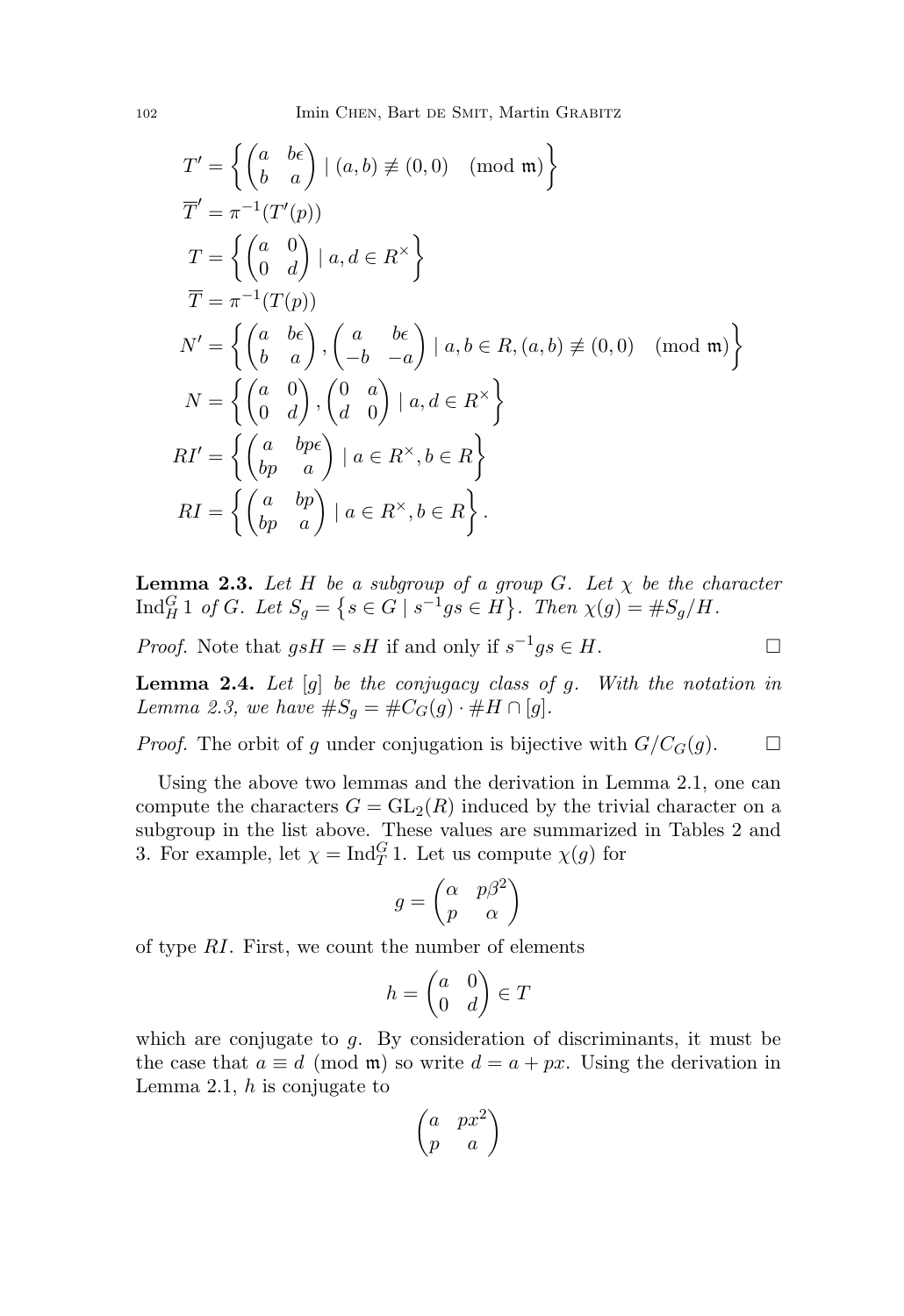where  $x \not\equiv 0 \pmod{\mathfrak{m}}$ . Thus, there are 2 elements in T which are conjugate to g. Alternatively, it would be possible to count this by using centralizers, trace, and determinant to distinguish conjugacy classes. Applying the lemmas above, we see that  $\chi(g) = 2p^2$ .

Table 2. Characters of some induced representations of  $G = GL_2(R)$ 

| [g]           | Ind $G_T$ 1  | Ind $\frac{G}{T'}$ 1 | $\operatorname{Ind}_{RI}^G 1$ | $\operatorname{Ind}_{RI'}^G 1$ | Ind ${}_{T}^{G}$ <sup>1</sup> | Ind $\frac{G}{T}$ 1 |
|---------------|--------------|----------------------|-------------------------------|--------------------------------|-------------------------------|---------------------|
|               | $(p^2-p)p^2$ | $p^2-p$              | $p^3(p^2-1)$                  | $\overline{p^3(p^2-1)}$        | $\overline{p^2(p^2+p)}$       | $\overline{p^2+p}$  |
| $T'(t=0)$     | 2            | 2                    |                               |                                |                               |                     |
| $T'(t\neq 0)$ | 2            |                      |                               |                                |                               |                     |
| B             | $\mathbf{0}$ |                      |                               |                                |                               |                     |
| $T(t=0)$      |              |                      |                               |                                |                               | 2                   |
| $T(t\neq 0)$  |              |                      |                               |                                |                               | 2                   |
| RT'           | 0            |                      |                               |                                |                               |                     |
| RT            |              |                      |                               |                                |                               |                     |
| RI'           | $2p^2$       | $- n$                | 0                             | $2(p+1)p^2$                    |                               |                     |
| RB            | $^{(1)}$     | $- n$                |                               |                                |                               | $\boldsymbol{\eta}$ |
| RI            |              | $- p$                | $2(p-1)p^2$                   |                                | $2p^2$                        | $p^{\prime}$        |

Table 3. Characters of some induced representations of  $G = GL_2(R)$ 

| g             | $\text{Ind}_{B'}^G 1$       | $\text{Ind}_{\overline{p}}^G 1$ | $\text{Ind}_{N'}^G 1$ | $\overline{\mathrm{Ind}_N^G 1}$ | $\overline{\mathrm{Ind}_{\overline{T}}^G 1}$ | $\text{Ind}_{G}^{G}1$ |
|---------------|-----------------------------|---------------------------------|-----------------------|---------------------------------|----------------------------------------------|-----------------------|
|               | $p^2(p+1)$                  | $p+1$                           | $p^2(p^2-p)$          | $p^2(p^2+p)$                    | $p^2+p$                                      |                       |
| $T'(t = 0)$   | $\Omega$                    | $\Omega$                        | $\frac{p^2+p}{2}+1$   | $\frac{p^2+p}{2}$               | $\Omega$                                     |                       |
| $T'(t\neq 0)$ | $\Omega$                    |                                 |                       |                                 |                                              |                       |
| B             | 0                           |                                 |                       |                                 |                                              |                       |
| $T(t=0)$      | $\mathcal{D}_{\mathcal{L}}$ | 2                               | $\frac{p^2-p}{2}$     | $\frac{p^2-p}{2}+1$             | $\mathfrak{D}$                               |                       |
| $T(t\neq 0)$  | $\mathfrak{D}$              | 9                               | 0                     |                                 | $\mathfrak{D}$                               |                       |
| RT'           | $\Omega$                    |                                 |                       |                                 |                                              |                       |
| RT            |                             |                                 |                       |                                 |                                              |                       |
| RI'           |                             | $p+1$                           | $p^2$                 |                                 | $p^2+p$                                      |                       |
| RB            | $p^2$                       | $p+1$                           | $\Omega$              |                                 | $p^2+p$                                      |                       |
| RI            | $2p^2$                      | $p+1$                           | 0                     | $p^2$                           | $p^2+p$                                      |                       |

In Tables 2 and 3, t denotes the trace of the conjugacy class in question. From these tables, we deduce the following relations between characters.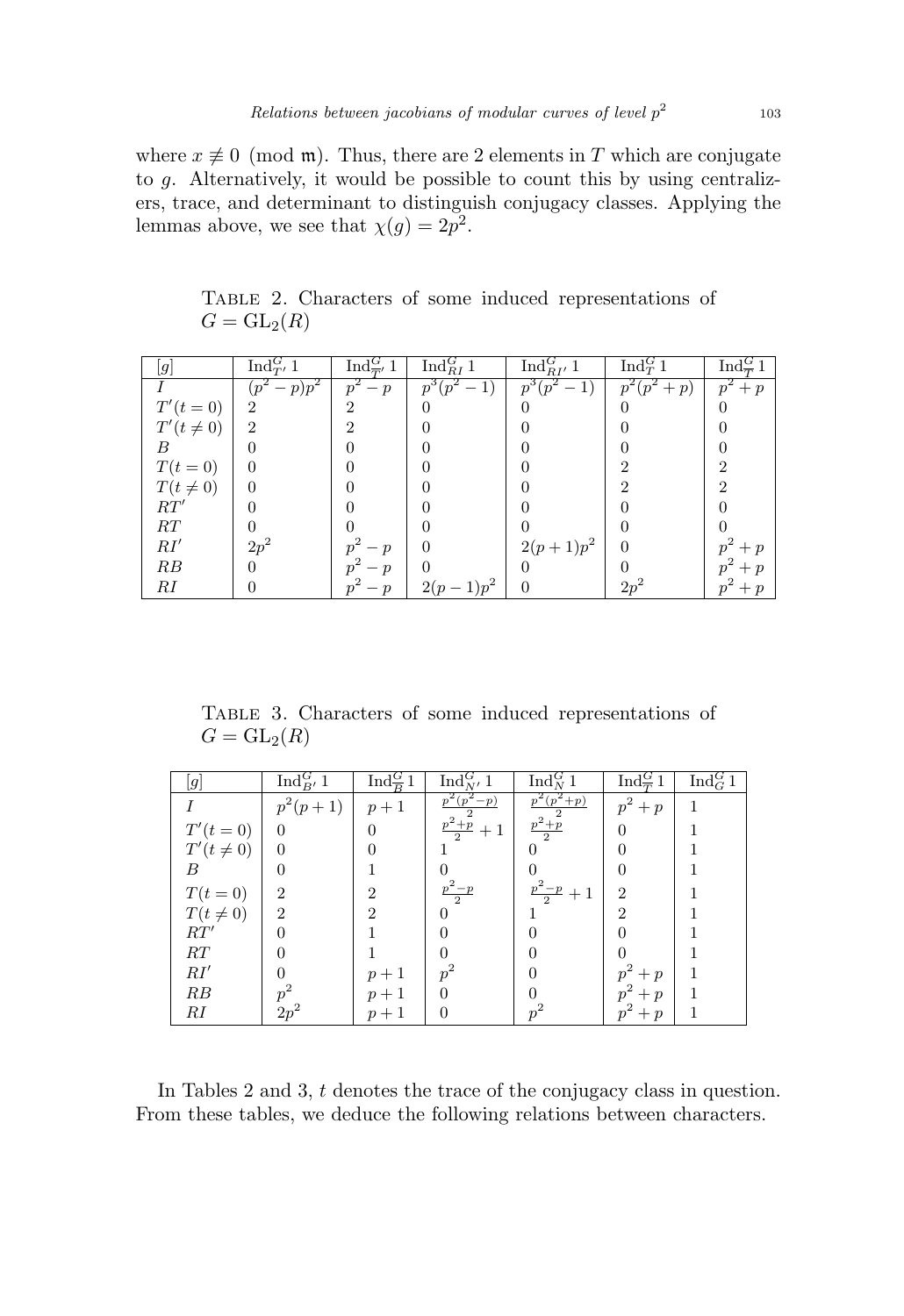**Theorem 2.5.** We have the following character relations:

$$
\begin{aligned} (p+1) (\operatorname{Ind}_{T'}^G 1 - \operatorname{Ind}_{\overline{T}'}^G 1) + \\ (\operatorname{Ind}_{RI}^G 1 - \operatorname{Ind}_{RI'}^G 1) = (p-1) (\operatorname{Ind}_T^G 1 - \operatorname{Ind}_{\overline{T}}^G 1), \\ 2 (\operatorname{Ind}_{N'}^G 1 - \operatorname{Ind}_N^G 1) = (\operatorname{Ind}_{T'}^G 1 - \operatorname{Ind}_T^G 1), \\ \operatorname{Ind}_{B'}^G 1 + \operatorname{Ind}_{\overline{B}}^G 1 + \operatorname{Ind}_{N'}^G 1 = \operatorname{Ind}_N^G 1 + \operatorname{Ind}_{\overline{T}}^G 1 + \operatorname{Ind}_G^G 1. \end{aligned}
$$

Another relation between the characters considered in Theorem 2.5 is given by lifting the first relation in [2] for  $GL_2(\mathbb{Z}/p\mathbb{Z})$  to  $GL_2(\mathbb{Z}/p^2\mathbb{Z})$ :

$$
\operatorname{Ind}_{\overline{T}}^G 1 - \operatorname{Ind}_{\overline{T'}}^G 1 = 2(\operatorname{Ind}_{\overline{B}}^G 1 - \operatorname{Ind}_{G}^G 1).
$$

Together with the three relations in Theorem 2.5 this provides a Z-basis of the lattice of all relations between the 11 characters under consideration.

## 3. Relations between jacobians of modular curves

Let  $H \leq \mathrm{GL}_2(R)$  be a subgroup and let  $X_H = X(p^2)/H$  be its quotient by H. Let  $J_H$  be the jacobian of  $X_H$  defined as its Picard variety. By the results in [6] [7], the Picard variety of  $X_H$  exists and is an abelian variety defined over  $\mathbb Q$ . Applying the general methods in [2], the character relation in Theorem 2.5 for instance implies the following relation of jacobians.

**Theorem 3.1.** The following  $\mathbb{Q}$ -isogeny of abelian varieties over  $\mathbb{Q}$  holds.

 $J_{B'} \times J_{\overline{B}} \times J_{N'} \sim_{\mathbb{O}} J_N \times J_{\overline{T}} \times J_G.$ 

Let us briefly recall the principle involved. In [2], arguments for the following theorem are given (strictly speaking, stated only for a specific character relation but the arguments clearly work for the general case).

**Theorem 3.2** (de Smit-Edixhoven). Let G be a finite group and let  $\mathcal{C}$ denote an additive Q-linear category. Suppose M is an object of C with an action of G and which admits invariants by subgroups  $H_i, K_j$  of G. If

$$
\sum_{i=1}^m \operatorname{Ind}_{H_i}^G 1 = \sum_{j=1}^n \operatorname{Ind}_{K_j}^G 1
$$

then we have an isomorphism in C

$$
\oplus_{i=1}^m M^{H_i} \cong \oplus_{j=1}^n M^{K_j}.
$$

Note first that the character relation gives the existence of an isomorphism of  $\mathbb{Q}[G]$ -modules

$$
\oplus_{i=1}^m \mathbb{Q}[G/H_i] \cong \oplus_{j=1}^n \mathbb{Q}[G/K_j].
$$

To show Theorem 3.2 one now uses Yoneda's lemma. More specifically, note that  $\text{Hom}_{\mathcal{C}}(X, Y)$  is a Q-vector space for any  $X, Y \in \mathcal{C}$  as  $\mathcal{C}$  is additive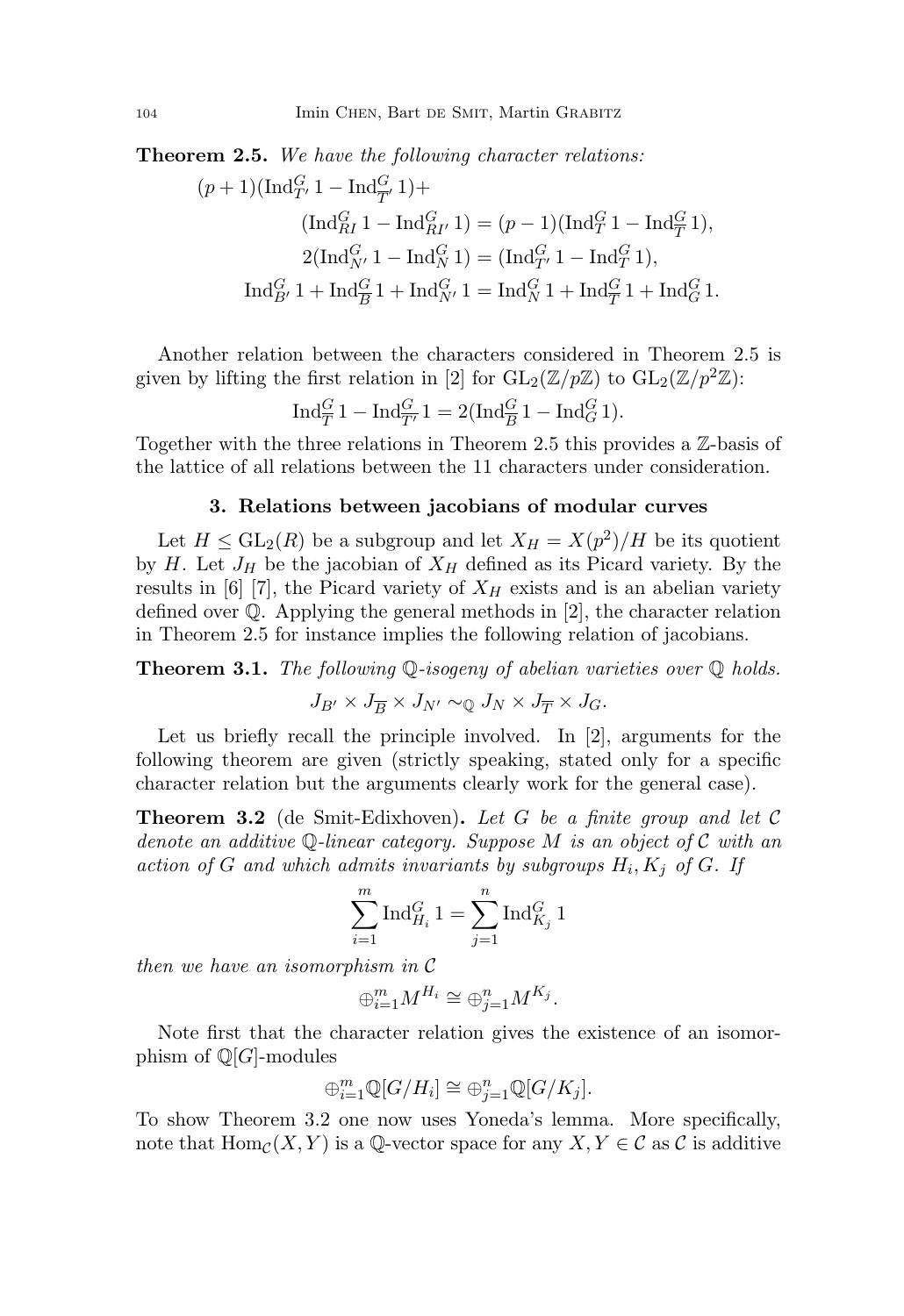$\mathbb{Q}$ -linear. Now, for each  $X \in \mathcal{C}$ , we obtain an isomorphism of  $\mathbb{Q}$ -vector spaces using Frobenius reciprocity and the defining property of invariants

$$
\text{Hom}_{\mathcal{C}}(X, \bigoplus_{i=1}^{m} M^{H_i}) \to \bigoplus_{i=1}^{m} \text{Hom}_{\mathcal{C}}(X, M)^{H_i} \to
$$
  
\n
$$
\text{Hom}_{\mathbb{Q}[G]}(\bigoplus_{i=1}^{m} \mathbb{Q}[G/H_i], \text{Hom}_{\mathcal{C}}(X, M)) \to
$$
  
\n
$$
\text{Hom}_{\mathbb{Q}[G]}(\bigoplus_{j=1}^{n} \mathbb{Q}[G/K_j], \text{Hom}_{\mathcal{C}}(X, M)) \to \text{Hom}_{\mathcal{C}}(X, \bigoplus_{j=1}^{n} M^{K_j}).
$$

These isomorphisms are functorial in  $X$ , so by Yoneda's lemma, we obtain the desired isomorphism of objects in  $\mathcal{C}$ .

Let A denote the category of abelian varieties over  $\mathbb Q$  and  $\mathcal A \otimes \mathbb Q$ the category whose objects are the objects of A but  $\text{Hom}_{\mathcal{A}\otimes\mathbb{Q}}(X,Y)$  $\text{Hom}_{\mathcal{A}}(X, Y) \otimes \mathbb{Q}$ . The category  $\mathcal{A} \otimes \mathbb{Q}$  is additive and  $\mathbb{Q}$ -linear by basic properties of abelian varieties (c.f. [5]). Moreover,  $A, B \in \mathcal{A}$  are  $\mathbb{Q}$ -isogenous if and only if  $A, B \in \mathcal{A} \otimes \mathbb{Q}$  are isomorphic.

Let J be the jacobian of  $X(p^2)$ . The object J has an action  $\alpha$  of  $G =$  $GL_2(R)$  by Picard functoriality and H-invariants exists for each subgroup H of G by taking the image of the idempotent  $\frac{1}{|H|}\sum_{h\in H}h$ . Moreover,  $J^H \cong J_H$  in the category  $\mathcal{A} \otimes \mathbb{Q}$ . Applying Theorem 3.2, we deduce the desired relation of jacobians in Theorem 3.1.

#### 4. Applicability of Mazur's method

From [3], Chapter 11, one has that

$$
X_N \cong_{\mathbb{Q}} X_0^+(p^4) := X_0(p^4) / \langle W_{p^4} \rangle
$$
  
\n
$$
X_T \cong_{\mathbb{Q}} X_0(p^4)
$$
  
\n
$$
X_{\overline{T}} \cong_{\mathbb{Q}} X_0(p^2)
$$
  
\n
$$
X_{B'} \cong_{\mathbb{Q}} X_0(p^3)
$$
  
\n
$$
X_{\overline{B}} \cong_{\mathbb{Q}} X_0(p)
$$

where  $W_{p^4}$  denotes the Fricke involution of  $X_0(p^4)$ . Thus, Theorem 3.1 implies the following

#### Corollary 4.1.

$$
J_0(p^3) \times J_0(p) \times J_{N'} \sim_{\mathbb{Q}} J_0^+(p^4) \times J_0(p^2)
$$

where  $J_0(p^r)$  is the jacobian of  $X_0(p^r)$  and  $J_0^+(p^r)$  is the jacobian of  $X_0^+(p^r)$ . The factors in this relation are all jacobians of conventional modular curves except for  $J_{N'}$ . This should make it possible to determine whether  $J_{N'}$  has any non-trivial rank 0 quotients [1].